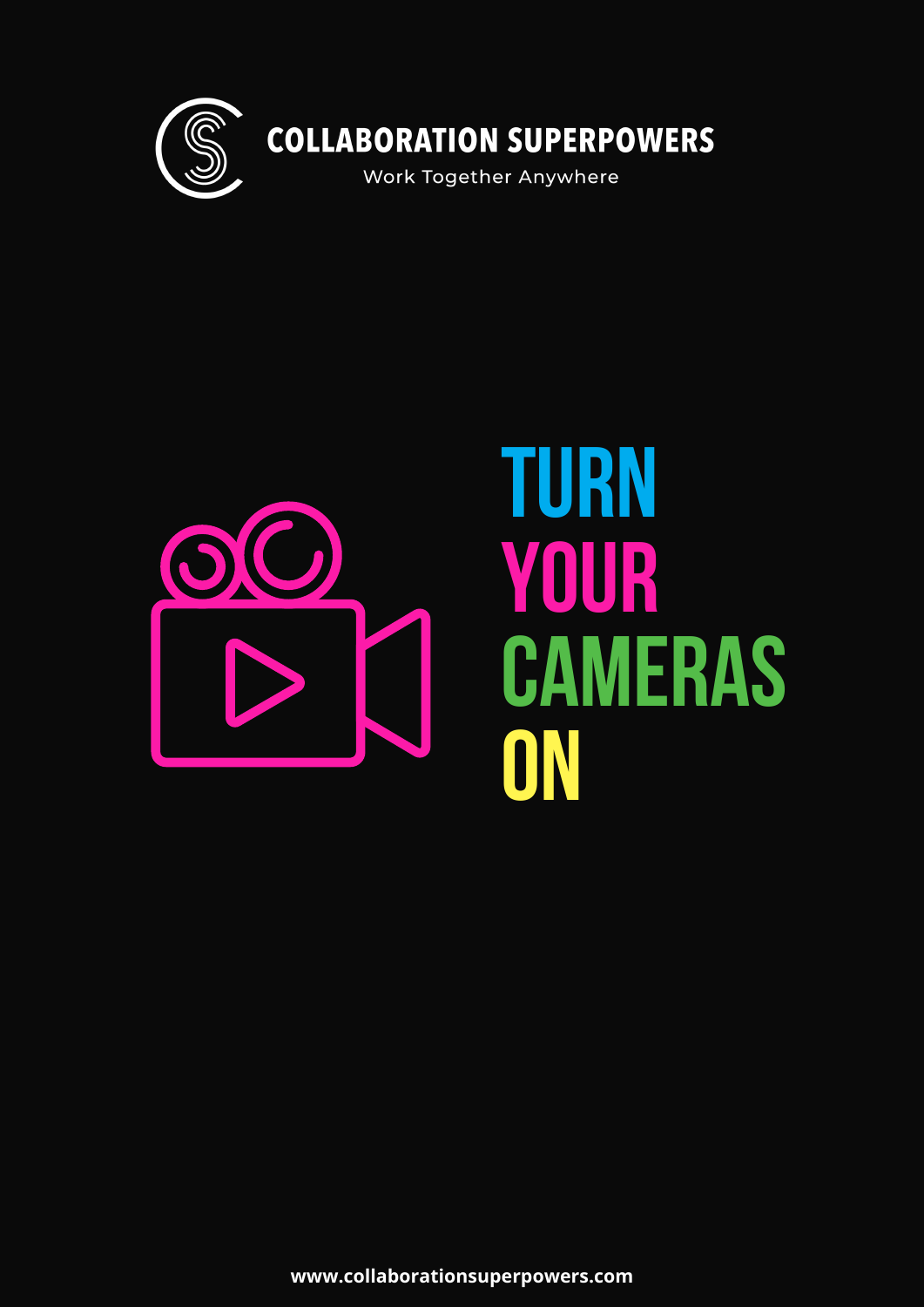### **TURN YOUR CAMERASON**

## **BENEFITS AND CHALLENGES TO TURNING CAMERAS ON DURING online meetings**



In the wake of the pandemic, video conferencing has become a common practice amongst workers worldwide. And the question about whether or not we should turn our cameras on has sparked great debate between managers and employees, with many managers believing that in the absence of cameras, workers show lower levels of engagement and productivity. However, there is new evidence to suggest that turning your video cameras off during online meetings may actually increase productivity and engagement levels. But before everyone begins turning their camera off, we must also explore some of the other benefits of being "present" in online meetings, and what we all can do to make the experience better.

### **WHY DO WE WANT TO SEE OUR colleagues?**

Humans are profoundly visual by nature. In order to build rapport, trust, and understanding, visual cues are helpful, and imagery is well understood to be a powerful tool to help us learn new information. When we can't see the people we are communicating with, we're unable to gauge our audience's response, which would further allow us to direct or redirect the meeting. From a simple nod and note-taking to a far-off gaze and crossed arms, these signals help inform and encourage people during presentations. Explaining the benefits of adding this visual element to the conversation could help motivate people to switch their cameras on.

### **tip!**

Run an experiment. Turn your camera off without any warning in the middle of a meeting and see how people react. Most often they will begin to comment that you've lost connection, or your camera is broken. You can then hold a discussion of the impact it had on the meeting.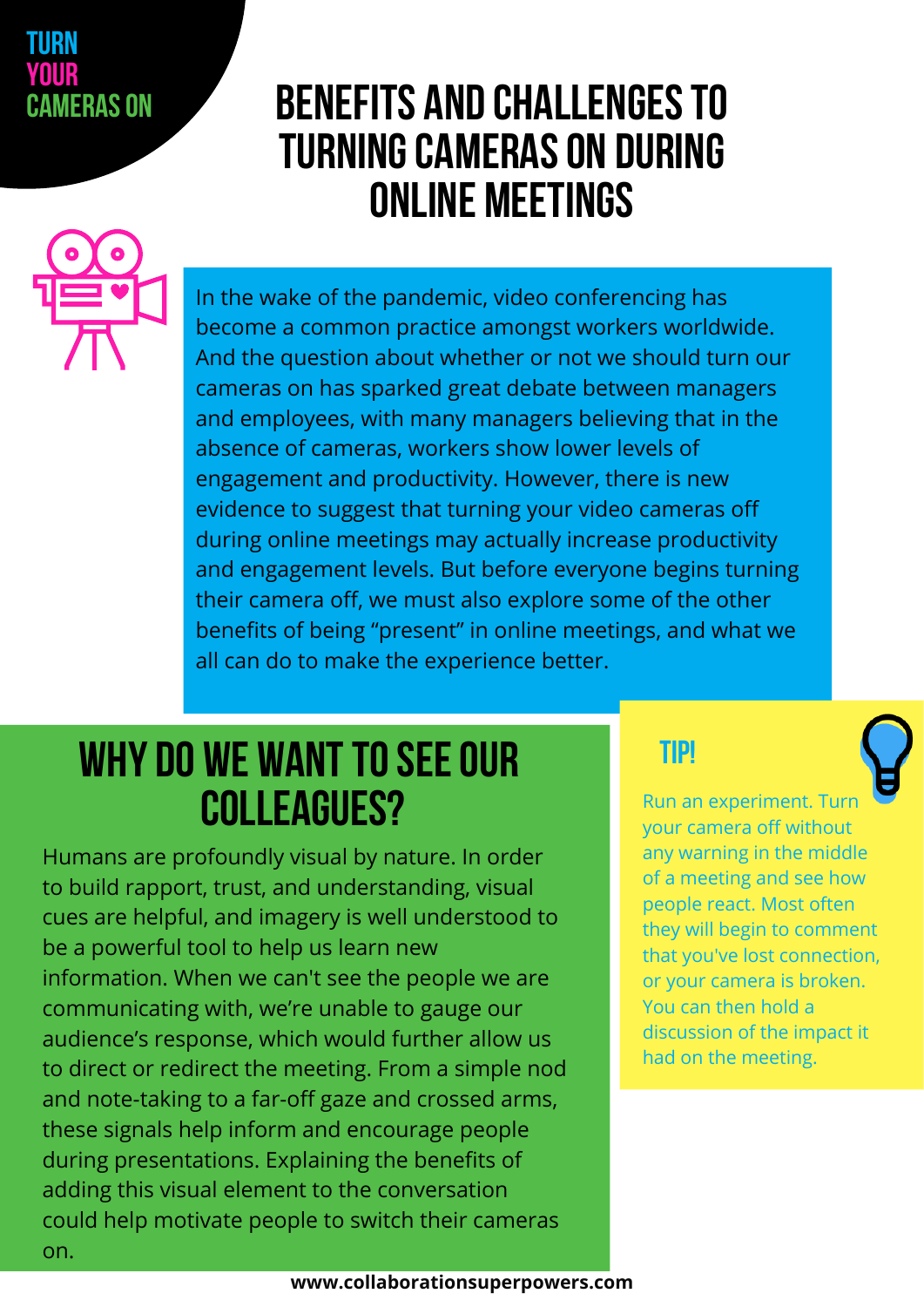*Approximately 30% of meetings involved email multitasking, according to a [recent](https://journals.sagepub.com/doi/full/10.1177/10464964211015286#) study.*

Another major inhibitor to leaving the camera off is that it can be perceived as showing a lack of interest. Some believe that turning a camera off is a clear indicator of "disconnect" and often comes with a fear of not being able to see if people are interested and engaged with what they are seeing and hearing. A "camera-off" culture allows behaviors we would not otherwise accept in face-to-face meetings, such as checking email and mobile phones, grabbing a snack, and completely disengaging.

Approximately 30% of meetings involved email multitasking, according to a recent study  $(1)$ . Not surprisingly, many participants (32%) noted they were more likely to multitask when the video camera and microphone were turned off. According to these findings, multitasking was more likely to occur at meetings that were large, long in duration, scheduled early in the morning, routinely occurring, or perceived as less relevant.

## **SOME CHALLENGES WE FACE**

"Zoom [fatigue](https://news.stanford.edu/2021/02/23/four-causes-zoom-fatigue-solutions/)" is a term we're all too familiar with by now, with many workers reporting feeling mentally and physically exhausted by online meetings. Recent research [\(2\)](https://www.wsj.com/articles/why-zoom-meetings-can-exhaust-us-11585953336) has shown that this exhaustion is due to several factors, one of which is prolonged direct eye gaze. In a typical face-to-face meeting, participants spend very little time looking directly into each other's eyes. On the contrary, in a video conference, individuals tend to stare more intensely at one another for the duration of the meeting [\(3\)](https://www.wsj.com/articles/why-zoom-meetings-can-exhaust-us-11585953336).

#### **tip!**

Have camera free meetings or days. Not every meeting needs to have cameras on and if you embrace turning them off at times, people may be more likely to turn them on when needed.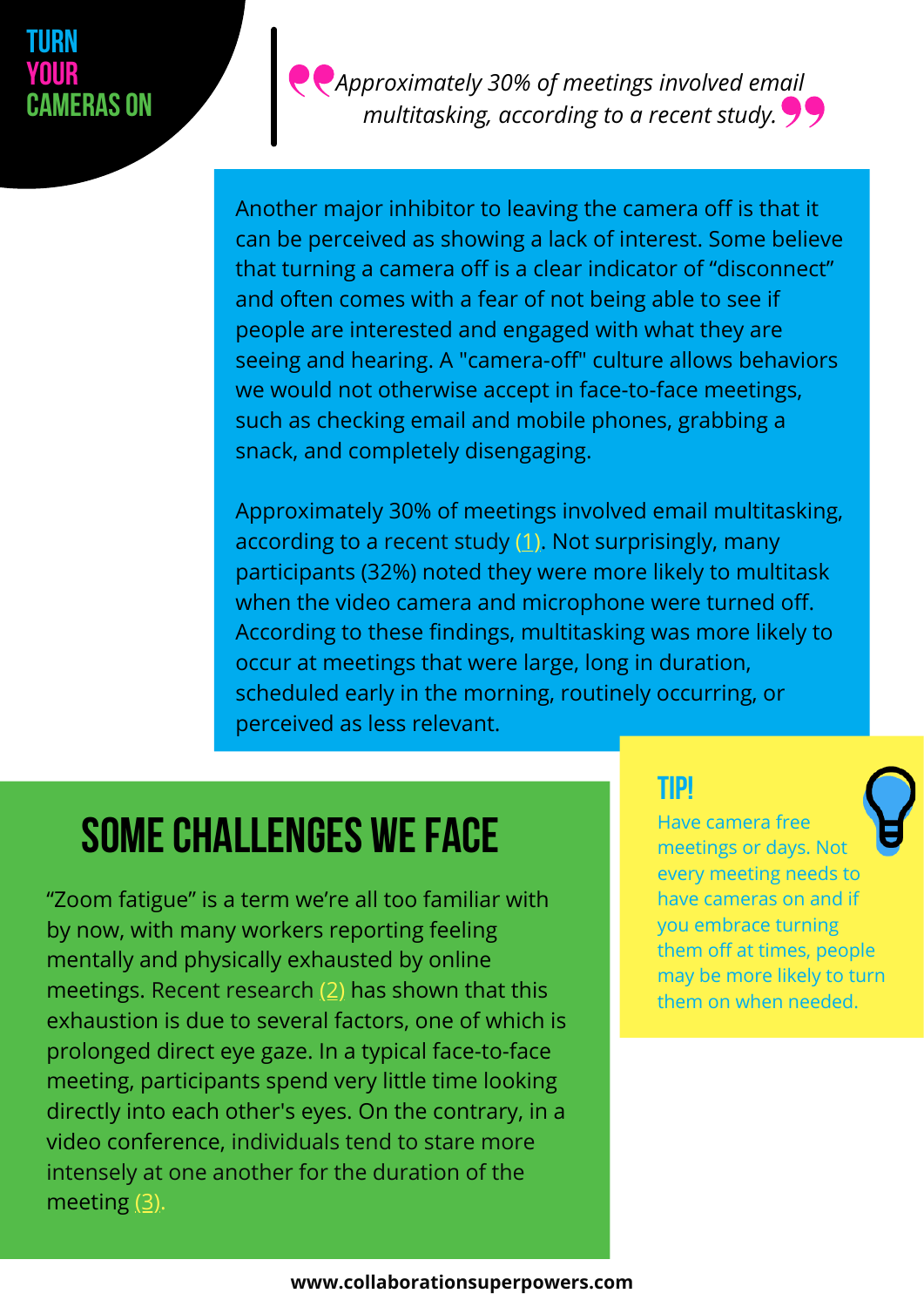#### **TURN YOUR CAMERASON**

.seeing one's self-image can make users hyperaware of their own appearances, leading to the feeling of self-consciousness and always being on.

Another factor is that images of others on screen can appear too large and too close, causing increased brain activity, biochemical changes, and physiological states associated with high alert and fight-or-flight responses  $(4)$ . This is because the size and proximity of such images can infringe on our sense of personal space or cause us to subconsciously perceive them as threatening.

Moreover, meeting participants may also experience information overload as they attempt to focus on multiple faces at the same time, all in one-inch boxes that often jump from one position on the screen to another as different individuals speak. This is complicated by the fact that during virtual meetings, participants' attention is drawn not only to other people's faces but also to people or things visible in other people's backgrounds [\(5\)](https://www.wsj.com/articles/why-does-zoom-exhaust-you-science-has-an-answer-11590600269).

## **Other issues & distractions**

Although useful at times, the chat function can add to participants' information processing load, especially if the content detracts from the meeting [\(6\)](https://www.liebertpub.com/doi/10.1089/cyber.2020.29188.bkw). Furthermore, seeing one's self-image can make users hyper-aware of their own appearances, leading to the feeling of self-consciousness and always being on [\(7\)](https://hbr.org/2020/04/how-to-combat-zoom-fatigue).

Zoom fatigue isn't the only issue we face. When people are starting at different playing fields, issues will begin to arise.

### **tip!**

Turn off self-view. The research suggests that "self-presentation" is one of the major stressors. You can minimise the reminder of selfpresentation by disabling your self-view.

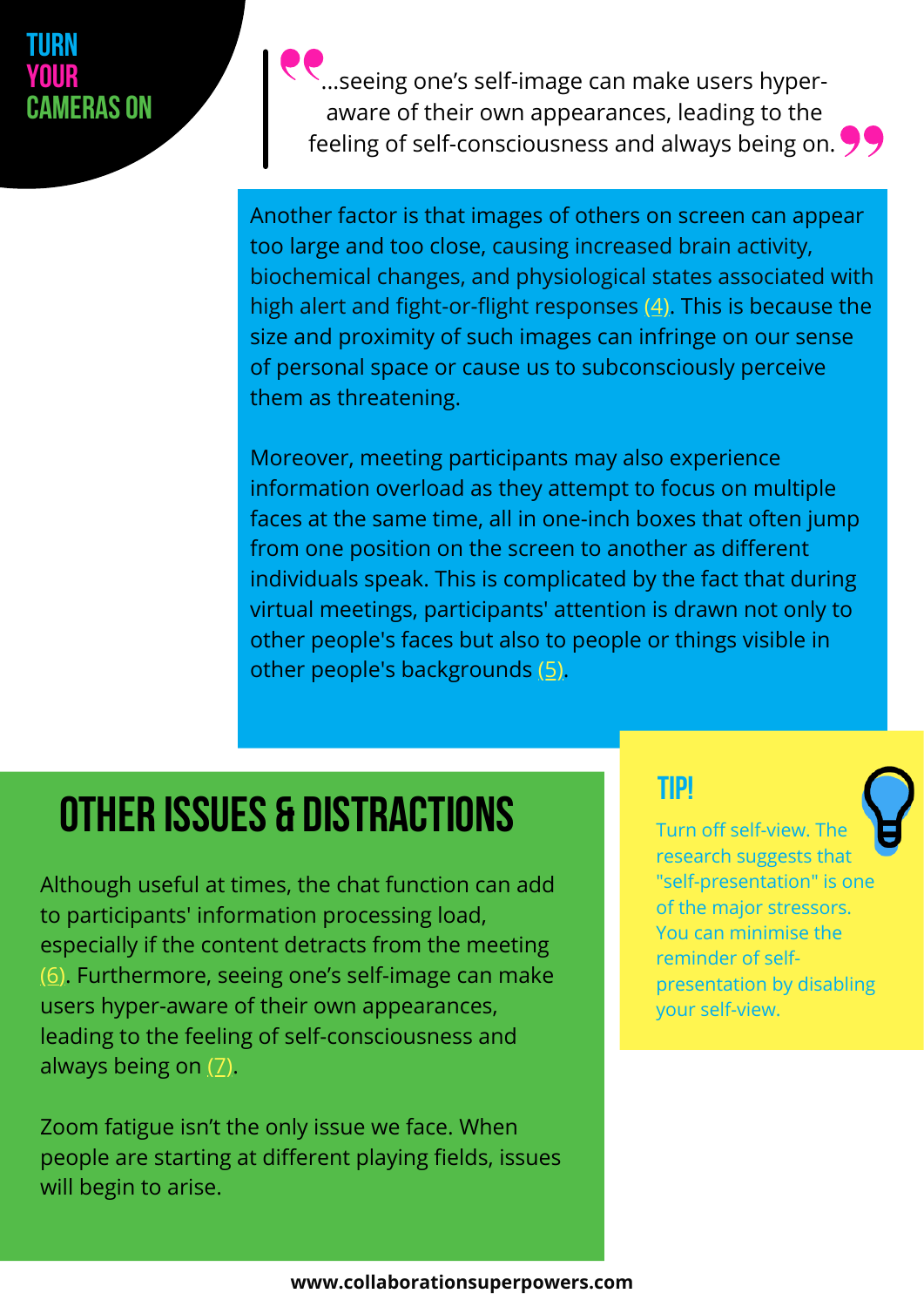### **TURN YOUR ERAS ON**

Low bandwidth, lack of private home office, and embarrassment of the home environment are all among the many reasons people don't turn their cameras on.

Policies and programs delivered by organizations and the managers they support hopefully ensure that everyone has access to the "same" or "equal" opportunities. But our diverse employee populations have different experiences and different needs. The work from home (WFH) model that's taken hold since the start of the pandemic has exposed these differences more than ever, which has brought up the question of equity.

To have reasonable expectations, we must take into account that not everyone has access to the same resources. Low bandwidth, lack of private home office, and embarrassment of the home environment are all among the many reasons people don't turn their cameras on. While some high-paid executives can afford top technology and high bandwidth, the reality of some of their colleagues is exceptionally different.

## **NO ONE SAW IT COMING**

Because many remote workers have been forced into the situation due to COVID19, they weren't prepared to move their offices into their homes. There's a lot of thinking and investing that goes into a remote work setup, and finances have to be considered. There are people who may not be able to afford the internet speed needed to facilitate online meetings. Furthermore, they may not be able to join a meeting free of kids, pets, and other distractions, in which case, they opt to leave their cameras off.

#### **tip!**

Craft a few questions related to camera's on/off and let the team debate and discuss what the pros and cons are of having cameras on during meetings. As a team, come up with a plan that works for everyone.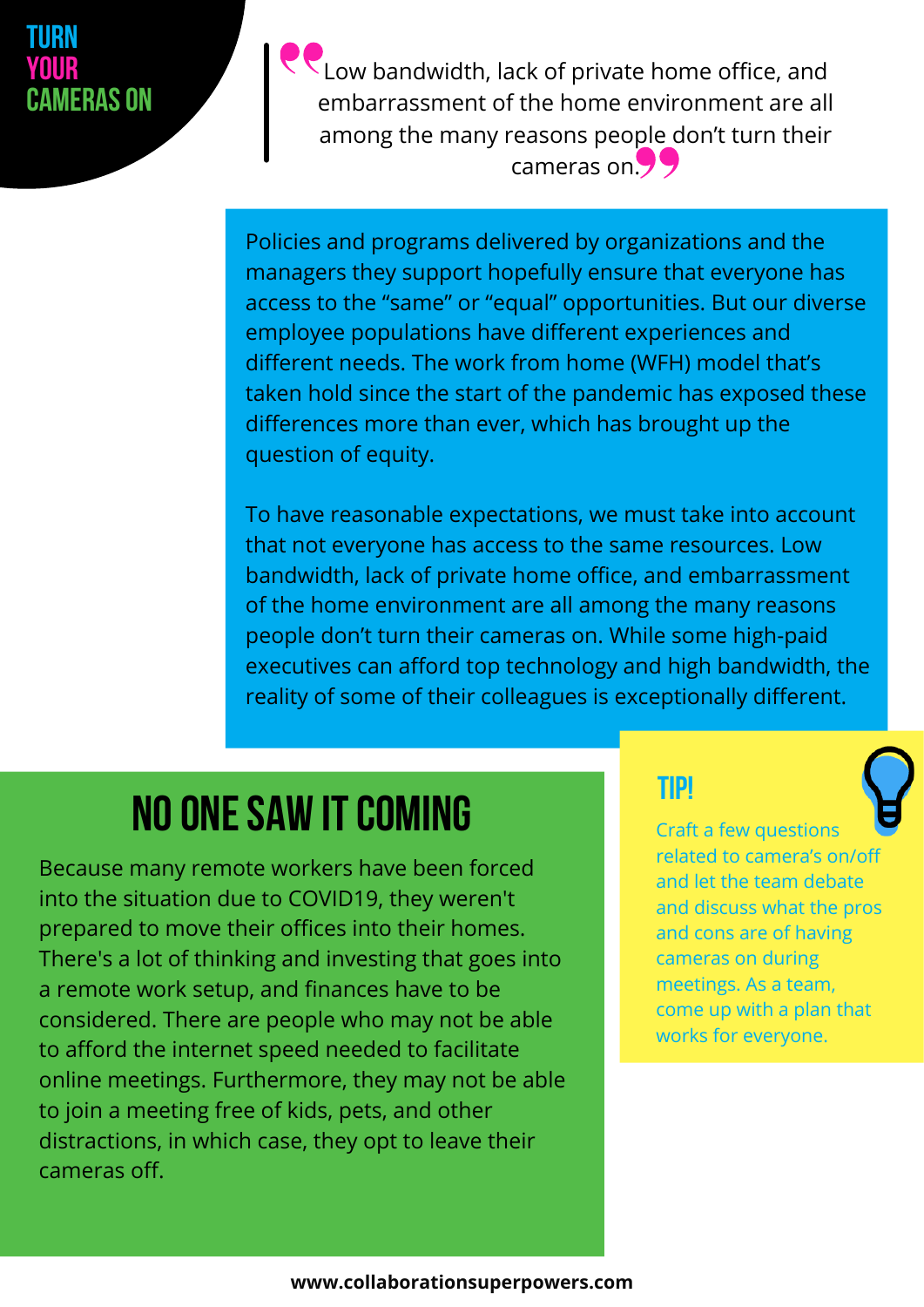### **TURN YOUR CAMERASON**

# **WHAT THE NEW EVIDENCE suggests...**

It's widely regarded as one of the biggest faux pas of our digital age – but a new study  $(8)$  led by Allison Gabriel, McClelland Professor of Management and Organisations and University [Distinguished](https://hr.economictimes.indiatimes.com/tag/university+of+arizona+eller+college+of+management) Scholar in the University of Arizona Eller College of Management suggests that **turning your camera off during a video meeting may actually be beneficial, stating that those who kept their cameras off were more productive and less fatigued.**

The analysis, which included a four-week experiment of 103 participants, and over 1,400 observations, concluded that having cameras on can have a negative impact on the overall meeting. The authors of the study believe this is due to the selfpresentation pressure associated with being on camera.

The study found that the effects were stronger for women and newer employees. "Women often feel the pressure to be effortlessly perfect or have a greater likelihood of childcare interruptions, and newer employees feel like they must be on camera and participate in order to show productiveness," states Gabriel.

The team of researchers also found that workers feel more exhausted when their camera is on during the virtual meeting and are, therefore, contributing less. The experts further observed that excluding the video camera makes workers free from gazing at each other's faces; so that they can concentrate more on the main topics of the meetings.

Gabriel suggests that rather than expecting employees to keep their cameras on during online meetings, they should be given the autonomy to choose whether or not to use their cameras, and employees should not make assumptions about distractedness or productivity if the camera is off.

### **tip!**

Ask people to turn their cameras on for the first and last five minutes to say hello and goodbye. This gets them comfortable with it and they eventually forget to turn it off.

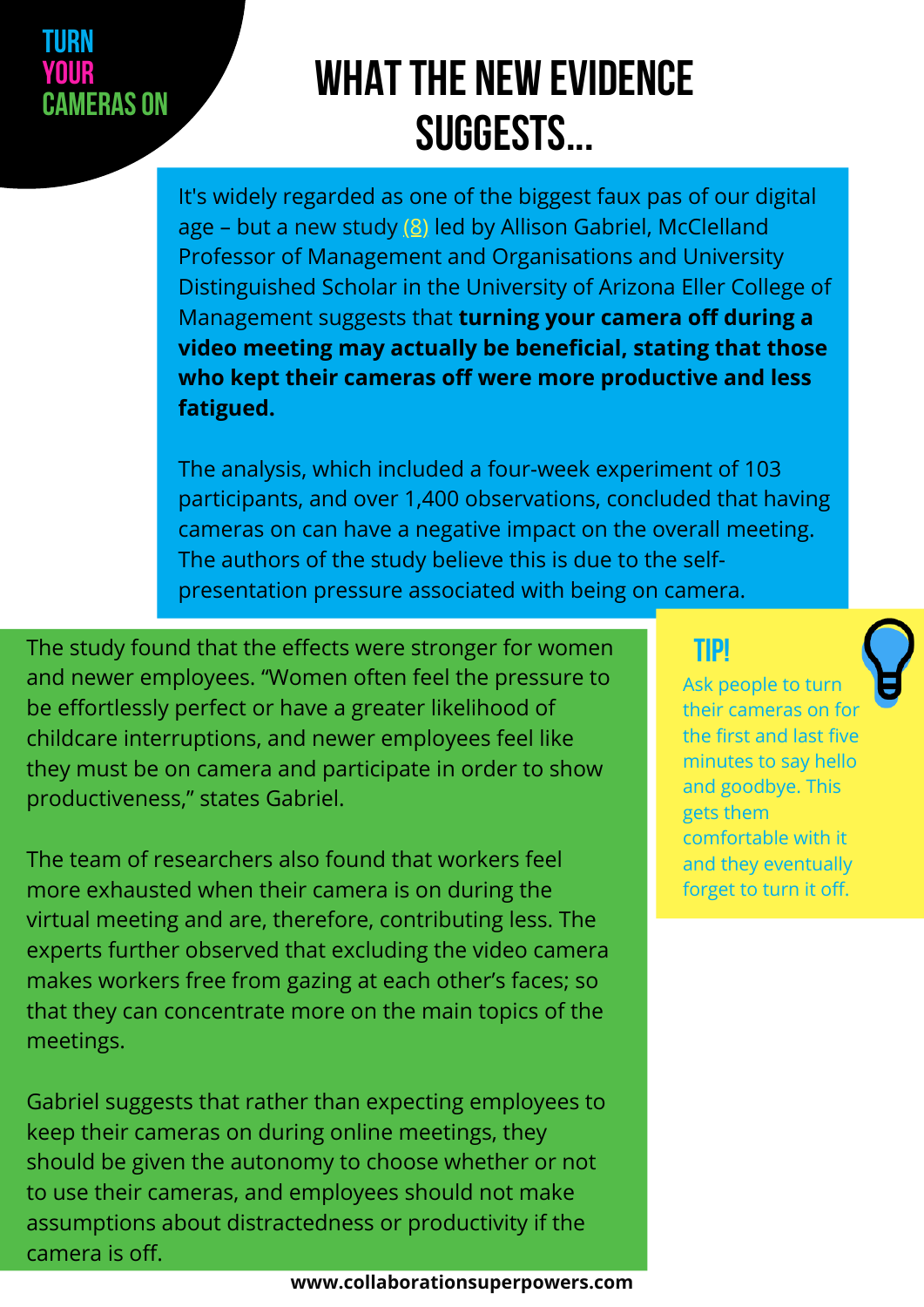### **Turn Your TERAS ON**

### **how CAN WE MOTIVATE OUR COLLEAGUES TO TURN THEIR CAMERAS ON?**



- **LEARN WHY PEOPLE DON'T WANT TO TURN THEIR CAMERAS ON.** The worst mistake we can make is assuming the reason is the same for everyone. As a manager, getting to know your team is important. From a simple questionnaire to one-on-one time, if you want your colleagues to turn the camera on, you must first understand what's holding them back.
- **SET REALISTIC EXPECTATIONS.** The best way to do this is by creating a Team Agreement – **an outline of company policies and expectations**. This should be made visible to old and new employees and updated often. Should cameras be required for every meeting or just smaller, shorter ones? **Having a professional background and looking ready, or keeping children out of the room are among some of the presentation pressures** that employees report feeling**.** To ease this, consider options for those who don't have access to private spaces.
- **SET MEETING ETIQUETTE.** Meetings are part of the everyday lives of most professionals – but that doesn't mean they're always professional. From showing up late to having a busy background, as a manager, you have to decide what's acceptable and what's not? Is it ok to eat and drink? If you don't want to see chewing during your online event, try not to schedule meetings during lunch hour. If you must for time zone reasons, try to be flexible with this – people will be less focused if they're thinking about what they're going to eat. Creating a list of "do's and don'ts" at the start of the meeting is a great way to keep things running smoothly.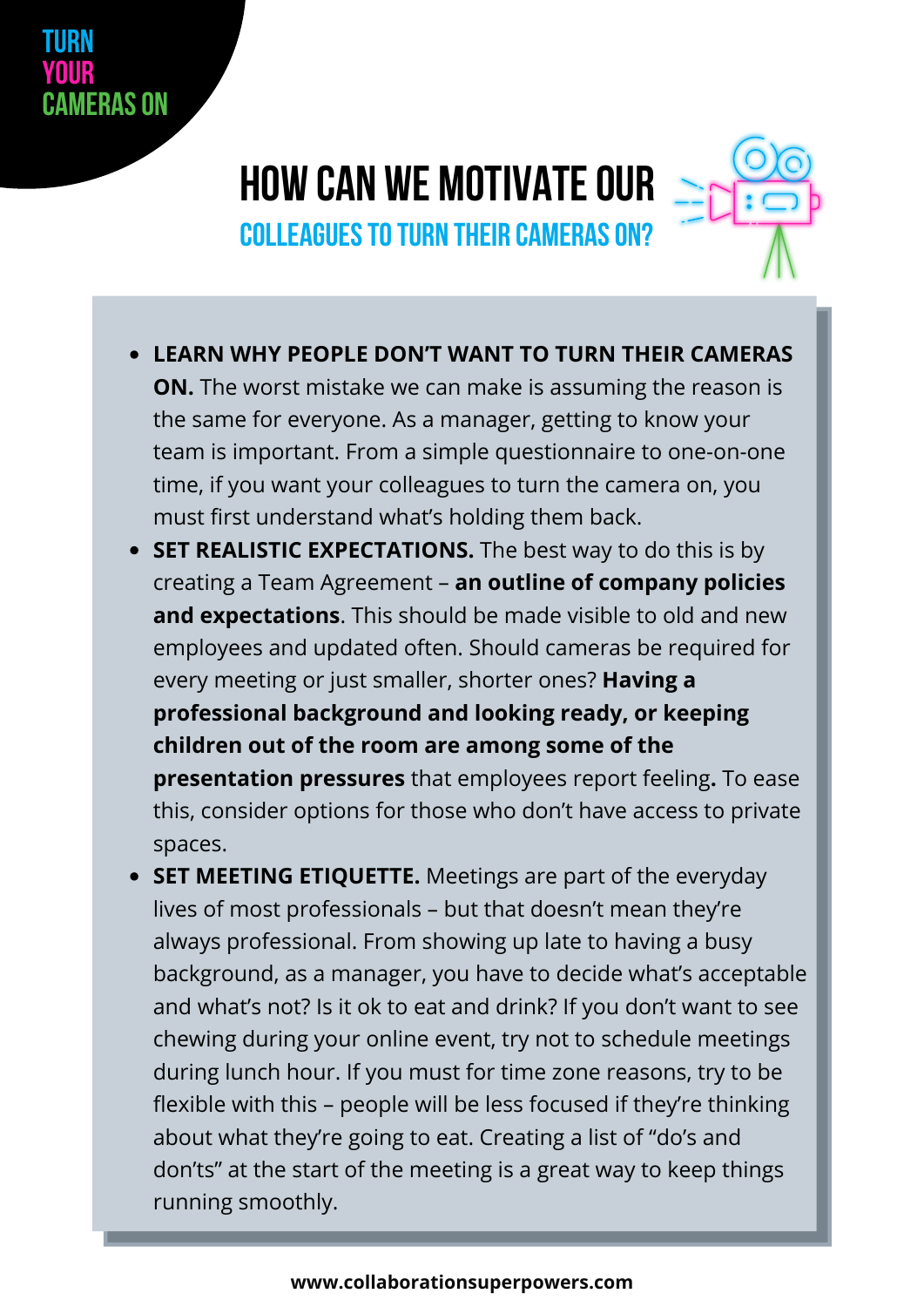### **Turn Your ERAS ON**



### **HOW CAN WE MOTIVATE OUR COLLEAGUES TO TURN THEIR CAMERAS ON?**

- **ORGANIZE BETTER MEETINGS**. When constructed well, meetings can provide a forum for creative thinking, discussion, debate, information sharing, problem-solving, and decision making. They can also help organizations meet important employees' socio-emotional needs such as empowerment, engagement, affiliation, and perceptions of supervisor support. When poorly structured and managed, meetings can result in negative employee dispositions that lower employee perceptions of their work and well-being, as well as having a negative impact on an organization's bottom line. To avoid poorly focused and unproductive meetings, always set an agenda and goals for the meeting.
- **APPOINT A MEETING FACILITATOR**. A skilled facilitator can make a meeting feel thoughtful, cohesive, participatory, and even enjoyable. Every facilitator has a different style, and every group has different dynamics. A good facilitator adapts to the needs of each particular team and meeting. This person can get everyone to share their voices amidst the various personalities, opinions, and sensitivities that exist in any group of humans, while also guiding the group to achieve the desired outcome within the meeting time constraints.
- **TAKE THE PRESSURE OFF**. The research suggests that "selfpresentation costs" are one of the stressors. To minimize the reminder of self-presentation, try turning off your self-view. And if you don't have access to a private space, choose a professional-looking virtual background so others can't see your home.